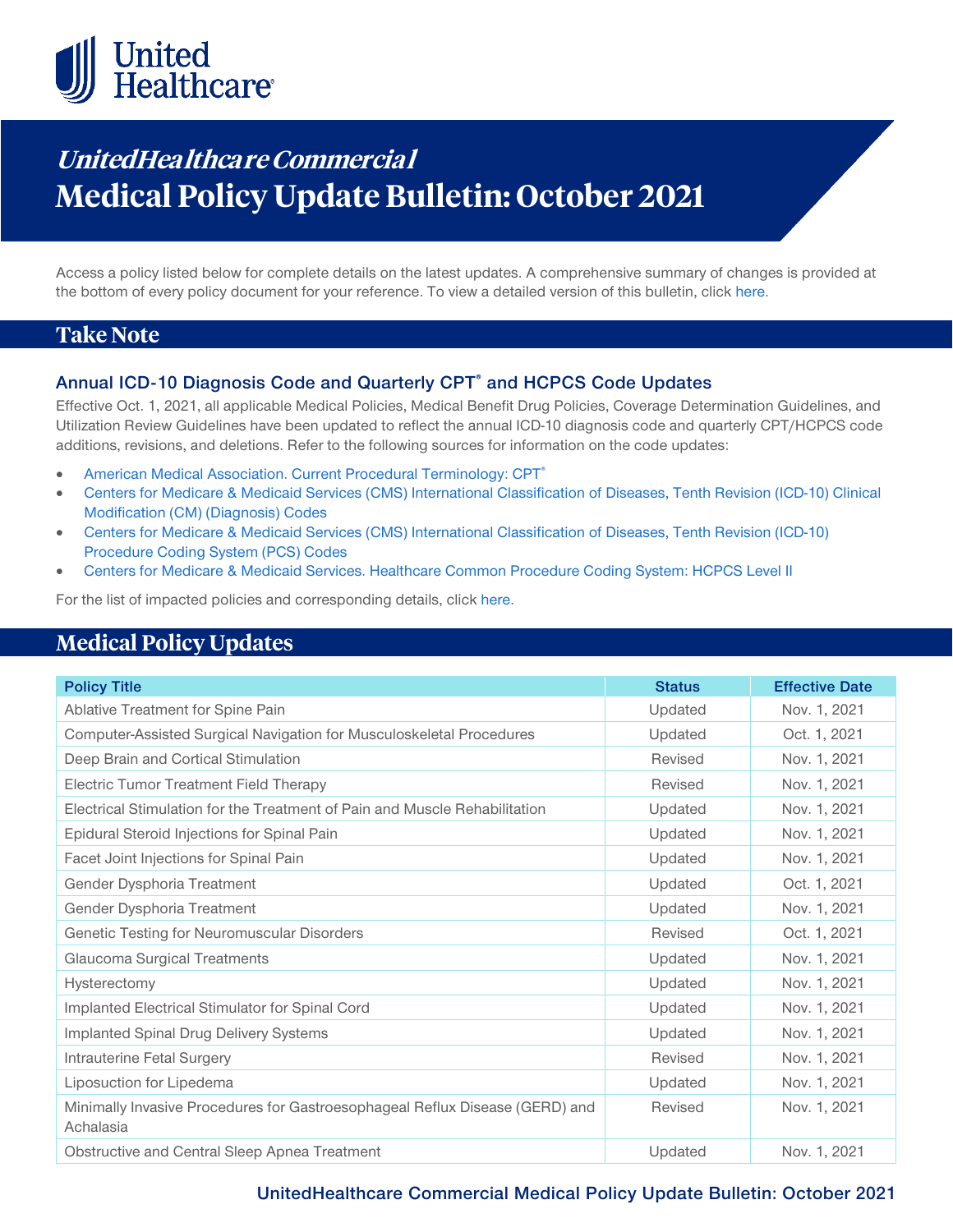| <b>Policy Title</b>                                                          | <b>Status</b> | <b>Effective Date</b> |
|------------------------------------------------------------------------------|---------------|-----------------------|
| Prostate Surgeries and Interventions                                         | Updated       | Nov. 1, 2021          |
| Sacroiliac Joint Interventions                                               | Updated       | Nov. 1, 2021          |
| <b>Spinal Fusion Enhancement Products</b>                                    | Revised       | Nov. 1, 2021          |
| Surgery of the Elbow                                                         | Updated       | Nov. 1, 2021          |
| Surgical and Ablative Procedures for Venous Insufficiency and Varicose Veins | Updated       | Nov. 1, 2021          |
| Surgical Treatment for Spine Pain                                            | Updated       | Nov. 1, 2021          |
| Temporomandibular Joint Disorders                                            | Updated       | Nov. 1, 2021          |
| <b>Total Artificial Heart and Ventricular Assist Devices</b>                 | Updated       | Nov. 1, 2021          |
| Vagus and External Trigeminal Nerve Stimulation                              | Updated       | Nov. 1, 2021          |

## **Medical Benefit Drug Policy Updates**

| <b>Policy Title</b>                                      | <b>Status</b> | <b>Effective Date</b> |
|----------------------------------------------------------|---------------|-----------------------|
| Antiemetics for Oncology                                 | Revised       | Nov. 1, 2021          |
| Cimzia® (Certolizumab Pegol)                             | Updated       | Oct. 1, 2021          |
| Medical Therapies for Enzyme Deficiencies                | Revised       | Oct. 1, 2021          |
| <b>Oncology Medication Clinical Coverage</b>             | Revised       | Nov. 1, 2021          |
| Respiratory Interleukins (Cinqair®, Fasenra®, & Nucala®) | Revised       | Nov. 1, 2021          |
| Ryplazim® (Plasminogen, Human-Tvmh)                      | <b>New</b>    | Oct. 1, 2021          |
| Saphnelo <sup>™</sup> (Anifrolumab-Fnia)                 | <b>New</b>    | Oct. 1, 2021          |
| Sodium Hyaluronate                                       | Revised       | Nov. 1, 2021          |
| Synagis® (Palivizumab)                                   | Revised       | Nov. 1, 2021          |

## **Coverage Determination Guideline Updates**

| <b>Policy Title</b>                                       | <b>Status</b> | <b>Effective Date</b> |
|-----------------------------------------------------------|---------------|-----------------------|
| <b>Beds and Mattresses</b>                                | Revised       | Nov. 1, 2021          |
| Breast Reconstruction Post Mastectomy and Poland Syndrome | Updated       | Nov. 1, 2021          |
| <b>Cosmetic and Reconstructive Procedures</b>             | Updated       | Nov. 1, 2021          |
| Transcutaneous Electrical Nerve/Joint Stimulators         | Updated       | Oct. 1, 2021          |